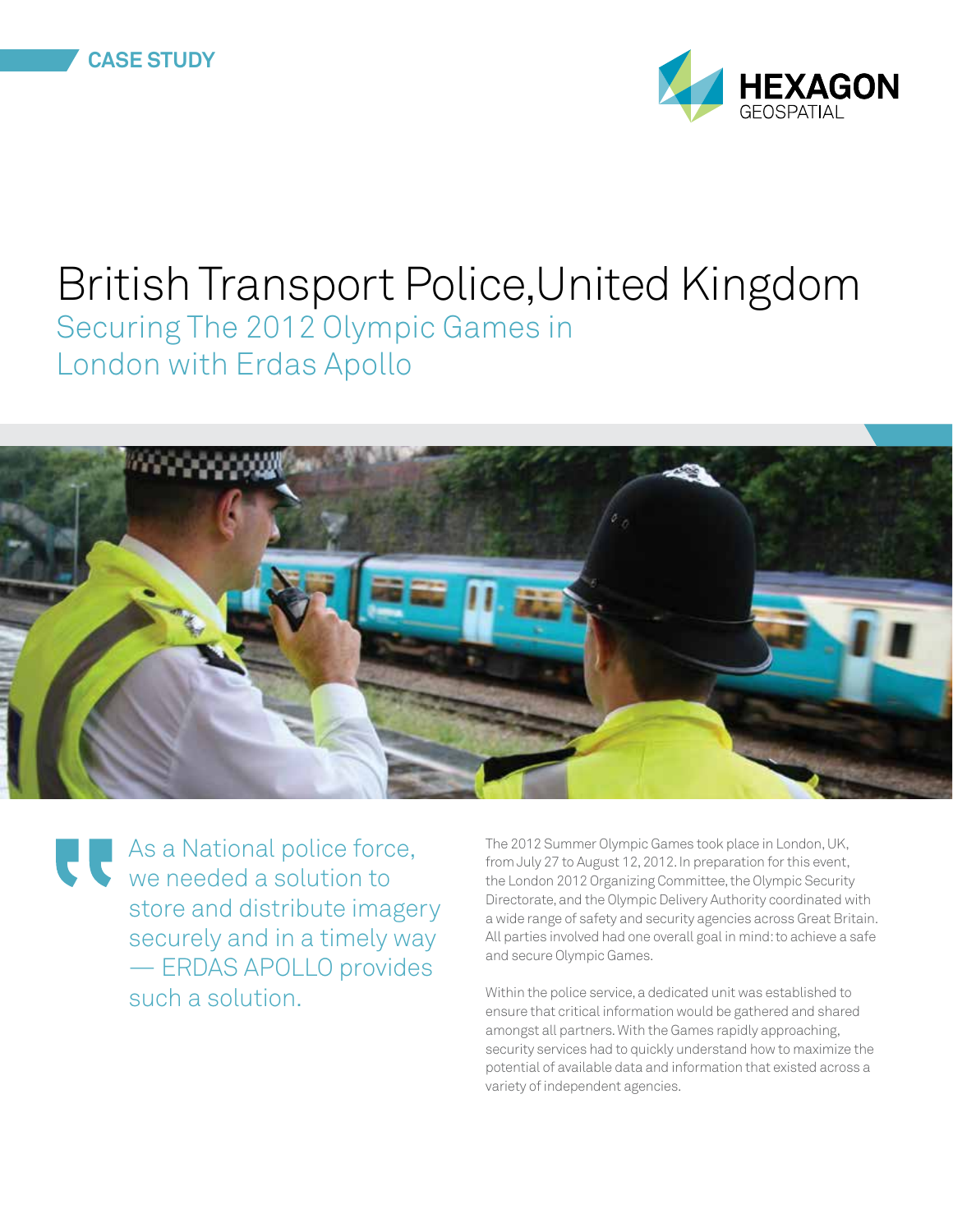

# **BRITISH TRANSPORT POLICE**

British Transport Police (BTP) was one of the many police forces working together on Olympics security planning. BTP is the national police force for Britain's railways and provides policing service to rail operators, their staff and passengers throughout England, Wales, and Scotland. Its territory includes policing the London Underground system, Docklands Light Railway, the Glasgow Subway, the Midland Metro tram system, and Croydon Tramlink, among others.

The standard mission of BTP is to deliver a safe railway environment free from disruption and the fear of crime. During the Olympic Games, they knew the movement of people would be high volume and would utilize all aspects of Britain's transportation system, specifically railways and road networks. During the event, BTP had to prepare to address the significant rise in the amount of people that would be using the rail network.

To monitor and support activities throughout Britain, BTP had created and utilized a host of geographic data, including mapping, aerial imagery, CCTV, and video data. It would be crucial for BTP to effectively manage the geo-data held along the transportation routes both prior to and during the Olympics.

## **CROSS-AGENCY SPATIAL INFORMATION INFRASTRUCTURE (SII)**

As an element of the intelligence operation that was organized to guarantee sharing of critical information between security partners, BTP developed a spatial information infrastructure (SII) environment for Olympic Games security planning suitable to support multiple agencies. The SII provided access for a wide range of requirements, including operational, strategic planning, event planning, crime analysis, and civil contingency planning. It had to make the geo-information held by different organizations involved in the security operation visible by centralizing geospatial data and information feeds. It was envisaged to include both dynamic and static geo-information data feeds with the security environment.



BTP has developed a spatial information infrastructure (SII) environment for Olympic security planning that must enable the ability to make visible the geo-information held by different organizations involved in the security operation by centralizing geospatial data and information feeds.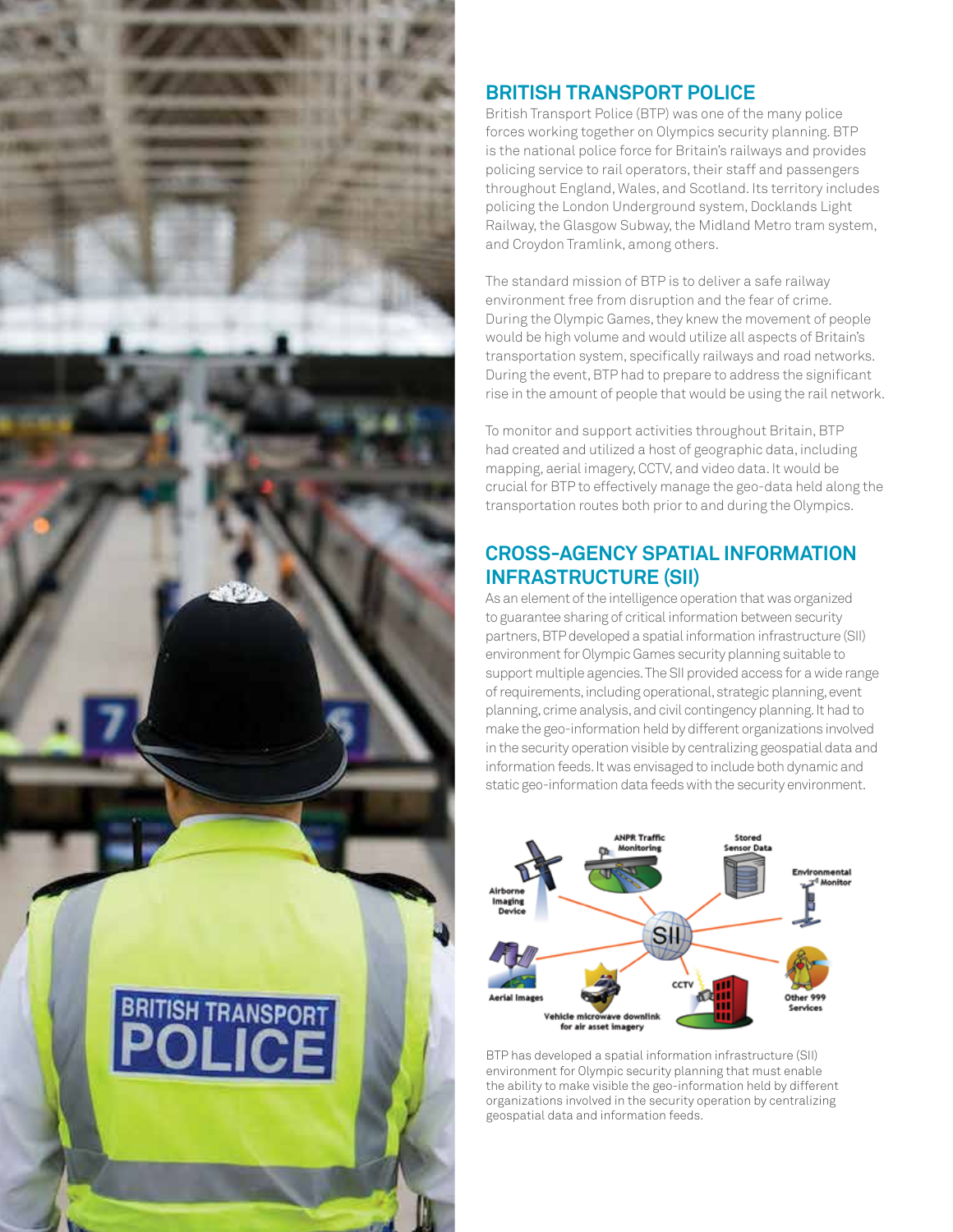#### **POTENTIAL INTEGRATION ISSUES ACROSS AGENCIES**

Developing an effective SII does not come without its challenges. The primary objective of the SII was to ensure that assorted data and information feeds were shared securely, and made available near real-time and simultaneously, between organizations. The SII had to achieve interoperability between the varied systems in operation across the multitude of independent security agencies. The new system had to easily integrate well with existing GIS and other business systems in use at these agencies, with all data and technology seamlessly working together.

Differences in data standards, information systems and interfaces, IT infrastructures, contingency/back-up plans, and allowance for cost and timeframe were some of the interoperability issues BTP anticipated in the SSI project. BTP also decided to rely on industry standards, and declared that Open Geospatial Consortium (OGC®) compliance would be a requirement. "We said if it's not OGC compliant, then BTP is not interested," said Richard Smith, Force Information Manager at BTP.

BTP needed to understand how to effectively store and manage gigabytes of aerial imagery and raster mapping, and ultimately deliver that data in a timely fashion. BTP had also already invested in Oracle Spatial and proper data management tools were required. Regarding performance, BTP needed to upgrade bandwidth to remote sites. And finally, BTP wanted a better solution, and recognized the need for support and partnership from a respected industry leader in data management.

#### **REVOLUTIONIZING DATA MANAGEMENT AT BTP**

Searching for a solution, BTP invited Infoterra, the authorized distributor of ERDAS (now Hexagon Geospatial) products in the UK and Ireland, to present the capabilities of ERDAS APOLLO. Available in three tiers, ERDAS APOLLO is an enterprise-class data management system enabling an organization to describe, catalog, search, discover, and securely disseminate massive volumes of data. It seamlessly integrates with existing GIS environments, leveraging business systems and supporting almost any kind of data input. On top of handling extensive volumes of dynamic and static images, this interoperable OGC/ ISO-based solution also easily delivers feature data, terrain, and virtually any digital object in an enterprise.

Ultimately for the 2012 Olympic Games in London, BTP implemented ERDAS APOLLO Advantage, the mid-tier APOLLO product with a unified enterprise platform for managing and serving large volumes of geospatial data located and distributed across multiple organizations.

ERDAS APOLLO was selected to store and share gridded data stores, and to support the requirements of the spatial information infrastructure (SII) for Olympic security management. Through OGC/ISO-compliant web services, ERDAS APOLLO enables rapid delivery of gigabytes of imagery by streaming data via the web and secure networks. This solution allowed BTP to securely organize and catalogue all geospatial data, imagery, and maps, for efficient delivery using open-standard web services.

"Previously, only 50 percent of BTP's imagery could be stored on a server. Additionally, retrieving these images was often problematic," said Smith. "As a National police force, we needed a solution to store and distribute imagery securely and in a timely way — ERDAS APOLLO provides such a solution."

ERDAS APOLLO is also backed with Oracle 11g technology, which was chosen by BTP for its ability to efficiently store and manage an exponentially growing volume of information within the security service. Oracle Spatial is primarily used for the storage of mapping and aerial imagery projects. Through ERDAS APOLLO, this data is made available via web services, including Web Map Services and the ECWP web delivery protocol.

By using ERDAS APOLLO, BTP was able to increase efficiency and enable interoperability with many national agencies. The system will provide access for a wide range of business requirements, including operational and strategic planning, crime analysis, and civil contingency planning. "For example," added Smith, "having all imagery and maps in one easily accessible location will increase the efficiency of event operation planning - when thousands travel/arrive for the London Marathon and when people travel to attend 2012 events."



ERDAS APOLLO catalogs and delivers BTP enterprise geospatial data over the web, via BTP "Map View".